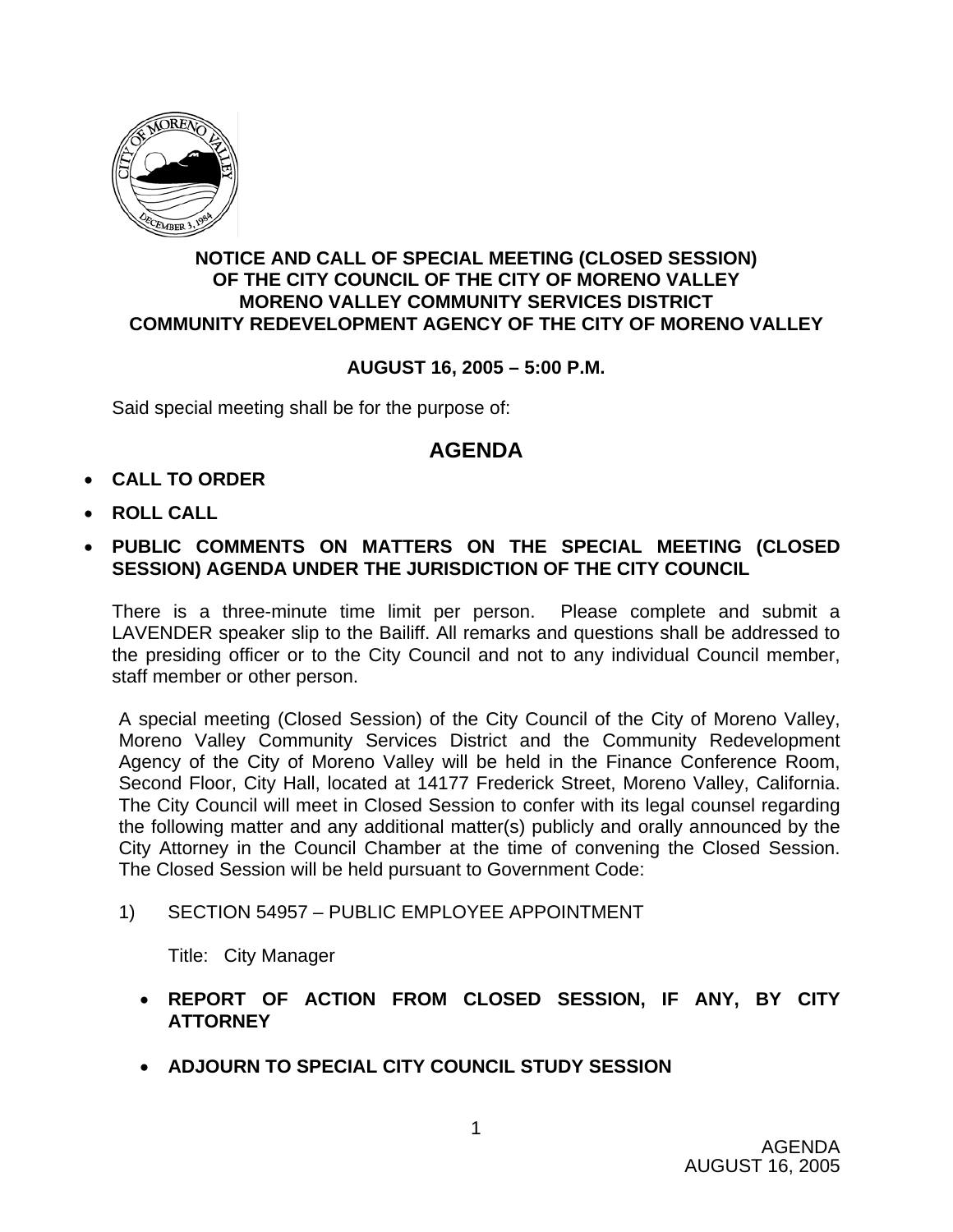### **NOTICE AND CALL OF SPECIAL MEETING (STUDY SESSION) OF THE MORENO VALLEY CITY COUNCIL MORENO VALLEY COMMUNITY SERVICES DISTRICT COMMUNITY REDEVELOPMENT AGENCY OF THE CITY OF MORENO VALLEY**

#### **August 16, 2005 - 7:00 P.M.**

**NOTICE IS HEREBY GIVEN** that a special meeting (Study Session) of the City Council of the City of Moreno Valley, Moreno Valley Community Services District and the Community Redevelopment Agency of the City of Moreno Valley will be held on August 16, 2005, commencing at 7:00 p.m., in the City Council Chamber, City Hall, located at 14177 Frederick Street, Moreno Valley, California.

Said special meeting shall be for the purpose of:

### **AGENDA**

- **CALL TO ORDER**
- **PLEDGE OF ALLEGIANCE**
- **INVOCATION**
- **ROLL CALL**
- **INTRODUCTIONS**
- **PUBLIC COMMENTS ON MATTERS ON THE SPECIAL MEETING (STUDY SESSION) AGENDA UNDER THE JURISDICTION OF THE CITY COUNCIL**

There is a three-minute time limit per person. Please complete and submit a LAVENDER speaker slip to the City Clerk. All remarks and questions shall be addressed to the presiding officer or to the City Council and not to any individual Council member, staff member or other person.

- 1. Enhancement Alternatives to Unimproved Citywide Reverse Parkways **(Public Works/5 Min.)**
- 2. Development Impact Fee Study Update **(Finance/5 Min.)**
- 3. Status of Plans for City's 21st Birthday Celebration **(Flickinger/White/5 Min.)**
- 4. Economic Development Evaluation and Strategies **(EDD/ 15 Min.)**
- 5. City Flag (**City Clerk/5 Min.**)
- 6. Update on City Utility **(City Manager/5 Min.)**
- 7. City Council Requests and Communications

(Times shown are only estimates for staff presentation. Items may be deferred by Council if time does not permit full review.)

 $\div$  Oral Presentation only – No written material provided